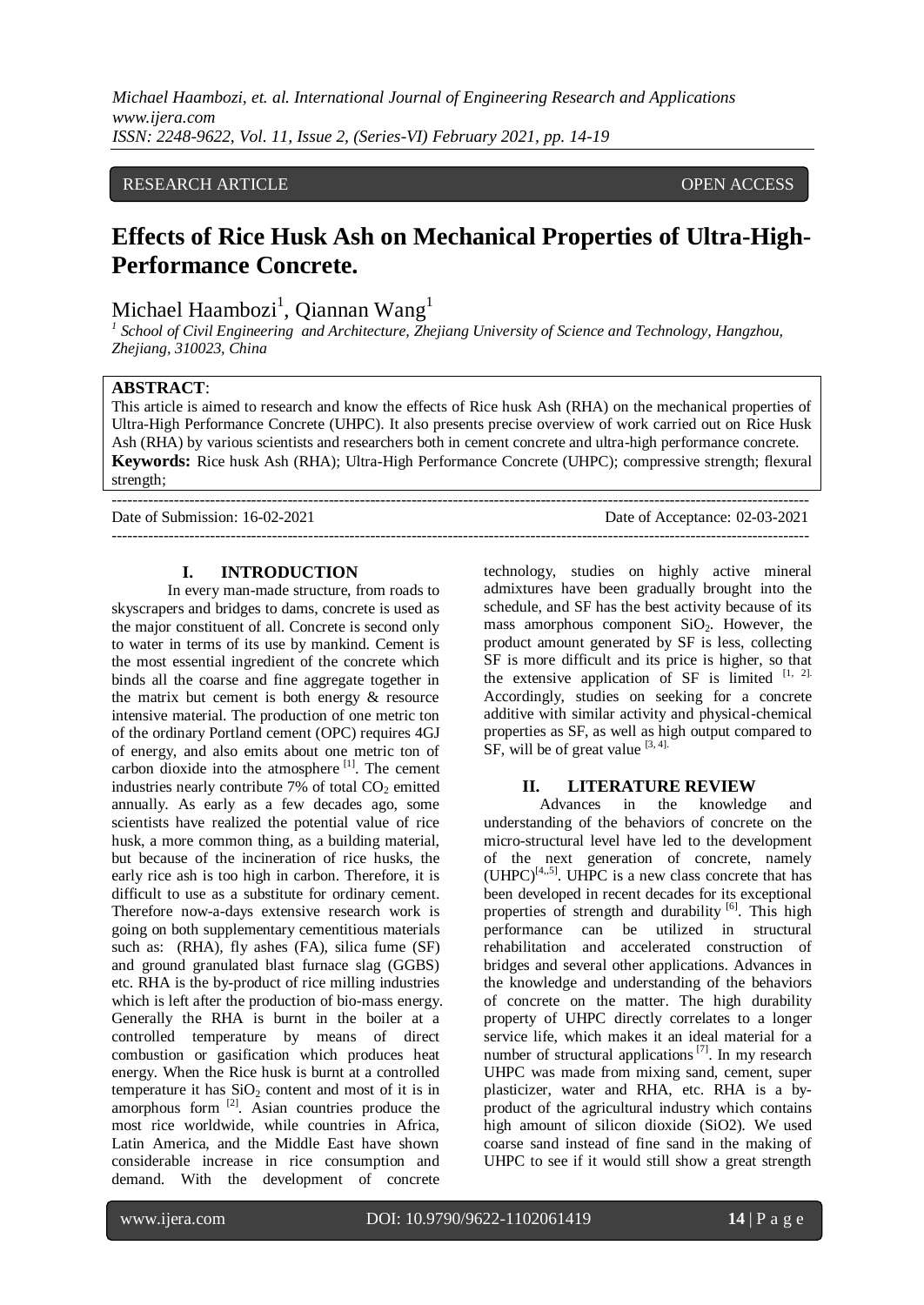with RHA was added. The advantage of this is its economical.

## **III. SIGNIFICANCE OF ULTRA HIGH-PERFORMANCE CONCRETE WITH RHA**

UHPC is generally made with low w/c mixtures and by adding silica fume. Low w/c mixtures, however, exhibit high autogenous shrinkage, while a high amount of silica fume increases the price of these mixtures. For designing ultra-high strength mixtures with low autogenous shrinkage and lower costs the possibility of using RHA as alternative for silica fume has been studied. The use of RHA as replacement of cement is well known, but the application of this material for UHPC mixtures has hardly been considered yet. China is a large agricultural country. How to improve the utilization rate of rice husks is worth thinking about. The research and application of RHA concrete can play two roles: improving the performance of concrete; handling a large number of rice husks, achieving the purpose of effective use of resources and environmental protection. However, due to the source of RHA in RHA concrete, the incineration of rice husk requires special equipment and specific temperature, so the production cost of RHA cement concrete has become a major bottleneck for its promotion. However, due to its unique properties and the proven RHA, RHA can replace silica fume in construction, indicating that the full utilization of RHA can not only ease the requirements of the construction industry for silica fume, but also meet the construction industry in the need to prepare a variety of concrete. In addition, RHA is a low-energy, sustainable green building material that facilitates the development of concrete in green and high performance. The high cement content (900-1000  $\text{kg/m}^3$ ) used to produce UHPC causes some disadvantages from the sustainability development point of view. Pozzolans are powders used in concrete in relatively large amounts and mainly used as cement replacements in order to enhance early and long term performance. The use of these materials reduces the cost of concrete production and environmental benefits. Regarding to the sustainable development in relationship with concrete technology, the American Concrete Institute Board of Direction formed a Task Group with a mission "to encourage development and application of environmentally friendly, sustainable concrete materials, design, and construction" (Malhotra 2002).

## **IV. EFFECTS OF RHA ON THE WORKABILITY OF CONCRETE.**

High activity RHA enhances the mechanical properties of concrete and remarkably improves the durability. However, RHA decreases the workability of concrete. Many studies have showed that RHA increases the water usage of concrete and the water reducing agent for designed slumps because of its abundant pores and ultra-high specific surface area, which significantly affects the workability of concrete. RHA raises the dosage of water reducer and will influence the extensive application of RHA because of economic efficiency. It's reported that concrete incorporating RHA needed a mass of water reducer. For the 50-100 mm slumps, when RHA replaced cement by 20% or 30%, the amount of water reducing agent needed was 1.7 kg/m3, which increased to 3.3 kg/m3 when it was 50%C.C Guillermo et al. reported that with the 10%, 15% and 20% content of RHA, the 130 mm slumps of concrete decreased to 100 mm, 60 mm and 20 mm, respectively. Thus, increasing the dosage of water reducer is a necessary measure to improve the workability of concrete. D. Ouyang reported that RHA has a water-increasing function. The water reducer hardly affects the water demand of the RHA concrete, because the vast majority of RHA surface area is the internal surface of the pore, whereas water reducing agent can only efficiently work on the water adsorbed in the outside surface.

## **V. PERFORMANCE OF ULTRA HIGH-PERFORMANCE CONCRETE WITH.**

UHPC has a compressive strength 10 times that of traditional concrete. Compressive strength is the ability of a material to resist bending under a load (or in compression). Normal concrete used in bridges has a compressive strength of 3,000 to 5,000 psi. UHPC has a compressive strength of 18,000 to tensile strength or tension. This is how strong a material is when you pull it.



**Figure** 2.1 tension and compression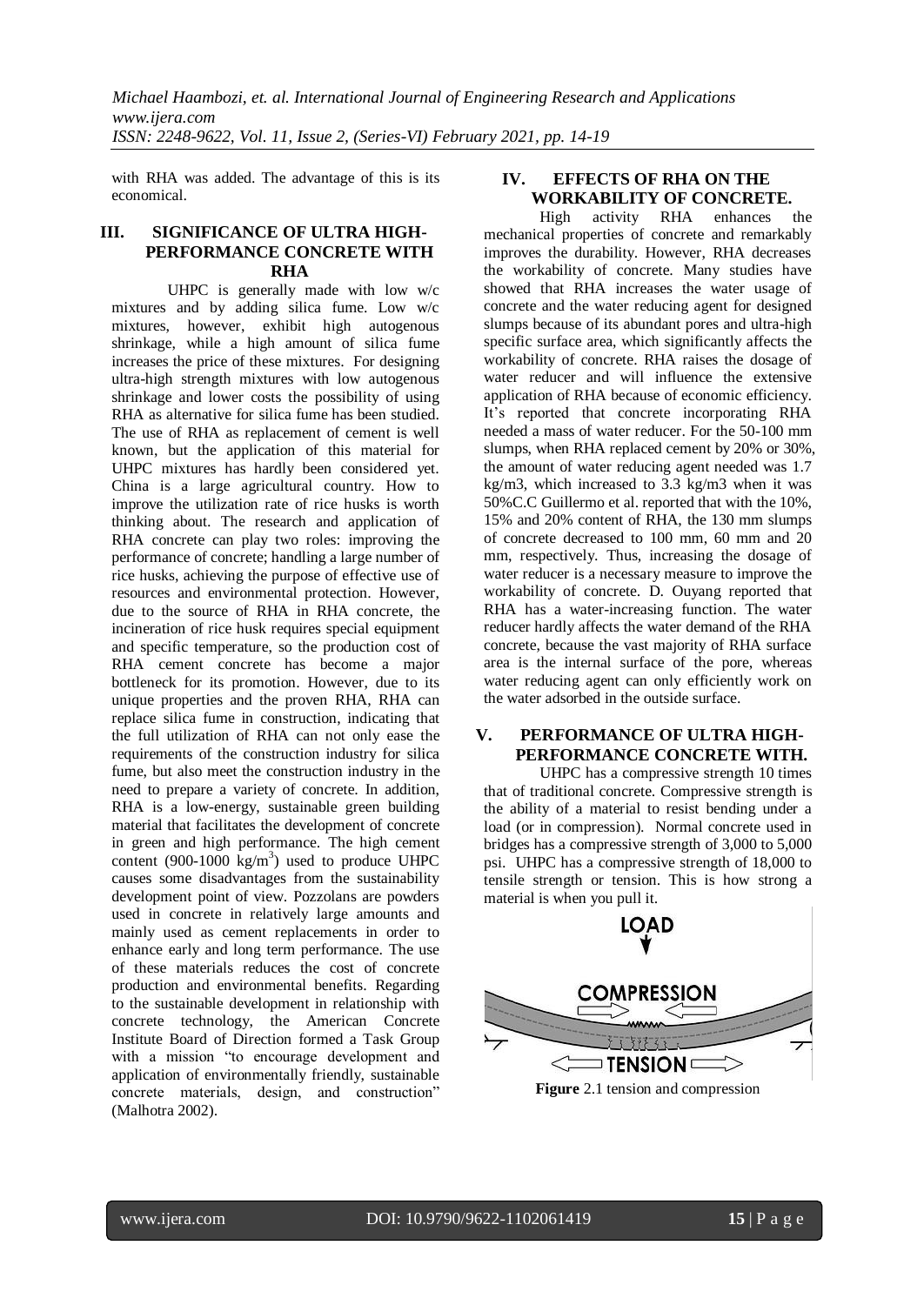### **VI. CHARACTERISTICS OF RICE HUSK ASH IN ULTRA HIGH-PERFORMANCE CONCRETE.**

As a part of ultra-high-performance concrete, the Characteristics of RHA in concrete include workability, strength**,** setting times and effects of concrete admixtures on its properties are discussed. Characteristics of RHA concrete at the early stages mainly depend on following factors:

- a) Water cement ratio
- b) Amount of RHA added
- c) Amount of paste used in the mix
- d) Type and amount of admixture
- e) Mix proportion designed

A small addition of RHA (lesser than two to three by weight of the cement), to a given water cement ratio, is sufficient and helpful to improve the stability as well as the workability. This would not lead to any bleeding or segregation problems. This property is gained by the RHA due to its large surface area- in the range of 50 to 60m2/g.

The addition of RHA in larger amount will result in the dry mixture, due to higher water demanded by the larger surface area. This can be compromised by the incorporation of Super plasticizers or any adequate admixtures.

## **VII. COMPOSITION OF ULTRA HIGH-PERFORMANCE CONCRETE**

To produce ultra-high performance concrete, the following materials are used; The materials used in this study were silica sand with a mean particle size of 225 μm, Portland cement (CEM I 52.5N) with a Blaine specific surface area of 4500 cm2/g, condensed SF(silica fume), RHA, and polycarboxylate based superplasticizer with 30% solid content by weight. The SF has an amorphous SiO2 content of 97.2% and its mean particle size is about 0.1 - 0.15 μm.water and water binder.

Rice husk is an agricultural residue which accounts for 20% of the 649.7 million tons of rice produced annually worldwide. RHA produced by using a ferro-cement furnace<sup>[11]</sup>. Silica fume is a byproduct of producing silicon metal or ferrosilicon alloys. One of the most beneficial uses for silica fume is in concrete. Because of its chemical and physical properties, it is a very reactive pozzolan. Concrete containing silica fume can have very high strength and can be very durable. Silica fume is available from suppliers of concrete admixtures and when specified, is simply added during concrete production. Placing, finishing, and curing silicafume concrete require special attention on the part of the concrete contractor. When silica fume is added to concrete, initially it remains inert. Once Portland cement and water in the mix start reacting with each other (hydrating), primary chemical reactions produce two chemical compounds: Calcium Silicate Hydrate (CSH), which is the strength producing crystallization, and Calcium Hydroxide (CH), a by-product also called free lime which is responsible for nothing much other than lining available pores within concrete as a filler or leaching out of inferior concrete. Pozzolanic reaction occurs between silica fume and the CH, producing additional CSH in many of the voids around hydrated cement particles. This additional CSH provides the concrete with not only improved compressive, flexural and bond- strength but also a much denser matrix, mostly in areas that would have remained.

#### **Compressive Strength**

Compressive strength or compression strength is the capacity of a material or structure to withstand loads tending to reduce size, as opposed to tensile strength, which withstands loads tending to elongate. In other words, compressive strength resists compression (being pushed together), whereas tensile strength resists tension (being pulled apart). Compressive strength is an effective way of measuring how much load a surface or material can bear. The test for this sort of strength is performed by exerting force downward on top of the object, paired with an equal and opposite force exerted upward on the bottom. In other words, you squash it and then use a simple mathematical formula to determine the compressive load it took before the material failed. For designers, compressive strength is one of the most important engineering properties of [concrete.](https://en.wikipedia.org/wiki/Concrete) It is a standard industrial practice that the concrete is classified based on grades. From the raw data, the load over the area of the specimen, were used to obtain the value of compression in MPa. The rectangular specimen is placed on the compressive strength testing machine and the load is applied vertically as shown in Figure below.



**Figure 2.2 silica fume**

**1. Advantages**

1. One of the primary advantages of UHPC to owners is its long-term durability and Construction of Ultra High Strength Fiber Reinforced Concrete Structures.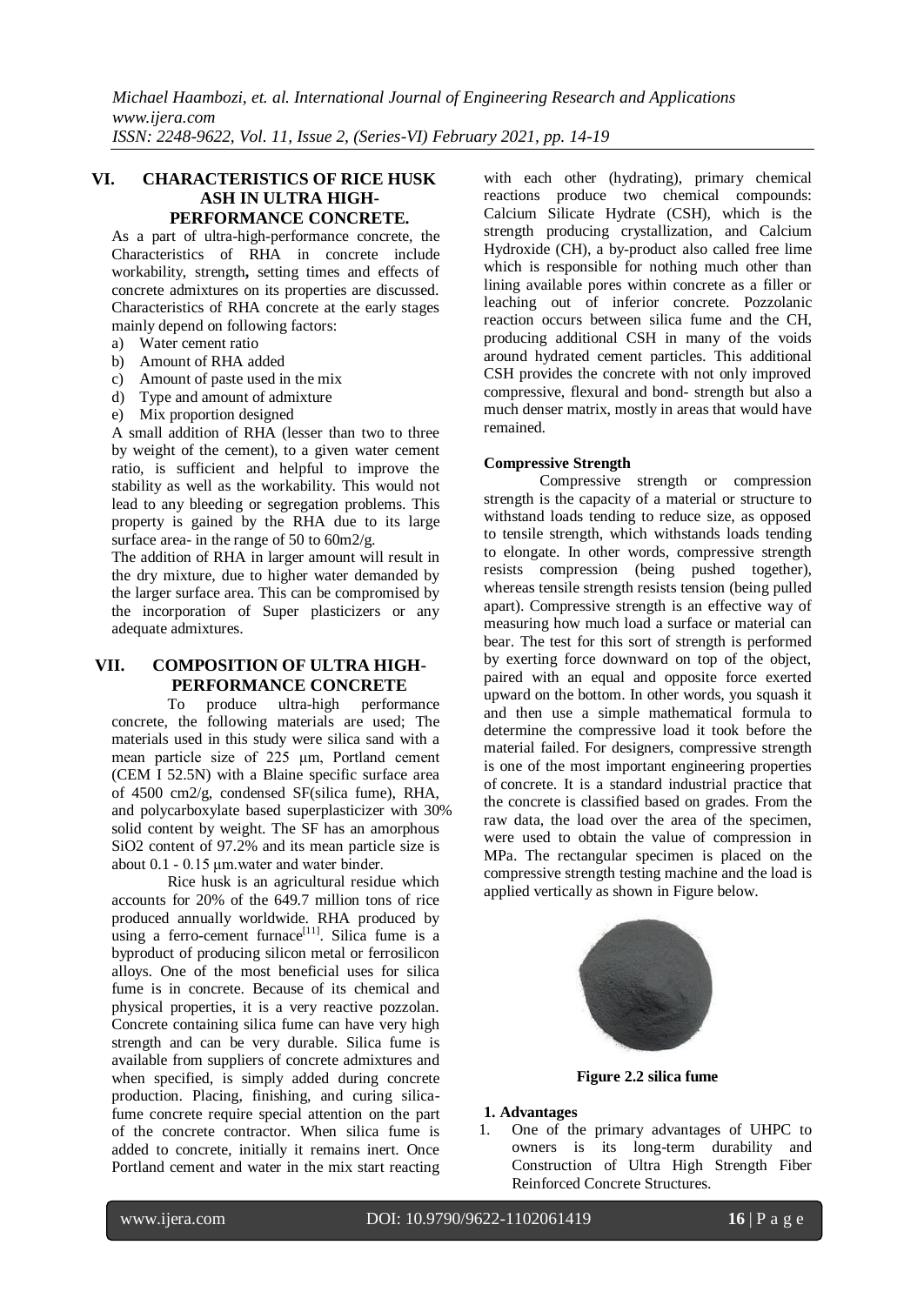# *Michael Haambozi, et. al. International Journal of Engineering Research and Applications www.ijera.com*

*ISSN: 2248-9622, Vol. 11, Issue 2, (Series-VI) February 2021, pp. 14-19*

- 2. It has a high strength and the extremely high strength of UHPC results in very short rebar lap and development lengths.
- 3. Resistance to leaching and corrosion
- 4. It is also cheaper to produce.
- 5. Low porosity of UHPC.
- 6. Improved micro-structure and homogeneity, high flexibility with the addition of fibers.

## **2. Disadvantages**

- 1. Material procurement. Finding the right material for production can be hard and expensive. High quality materials must be used. These materials may cost more than materials of lower quality.
- 2. Pollution of the environment. In our case we implement the use of RHA which has bad effects on the environment as it causes pollution during combustion.
- 3. Cost of materials and cost of project
- 4. Mix proportion: UHPC is very much sensitive to materials used. A slight change in the material and you won't get the desired result.

#### **Effects of RHA on Flexural Strength of UHPC And Age.**









## **VIII. MICRO-STRUCTURAL ANALYSIS**

Improvements in the mechanical and durability properties of concrete containing RHA can be explained by the chemical and physical effects of RHA. Chemical effects are mainly due to the Pozzolanic reaction between the amorphous silica of RHA and calcium hydrate produced by the cement hydration to form the calcium silicate hydrates. The physical effects which can be also considered as filler effects is that RHA particles increase the packing density of the solid material by filling the spaces between the cement grains in which the same way as cement fills the spaces between aggregates and fine aggregate fill the spaces between coarse aggregates in concrete. Small additions generate a large number of nucleation sites for the precipitation of the hydration products. This will accelerate the reaction and form smaller C-H crystals. RHA reduces the number of large pores and increases the probability of transforming the continuous pores into discontinuous ones. Therefore all the mechanisms make the micro-structure of the paste more homogeneous and denser.



**Figure 2.5 s**hows UHPC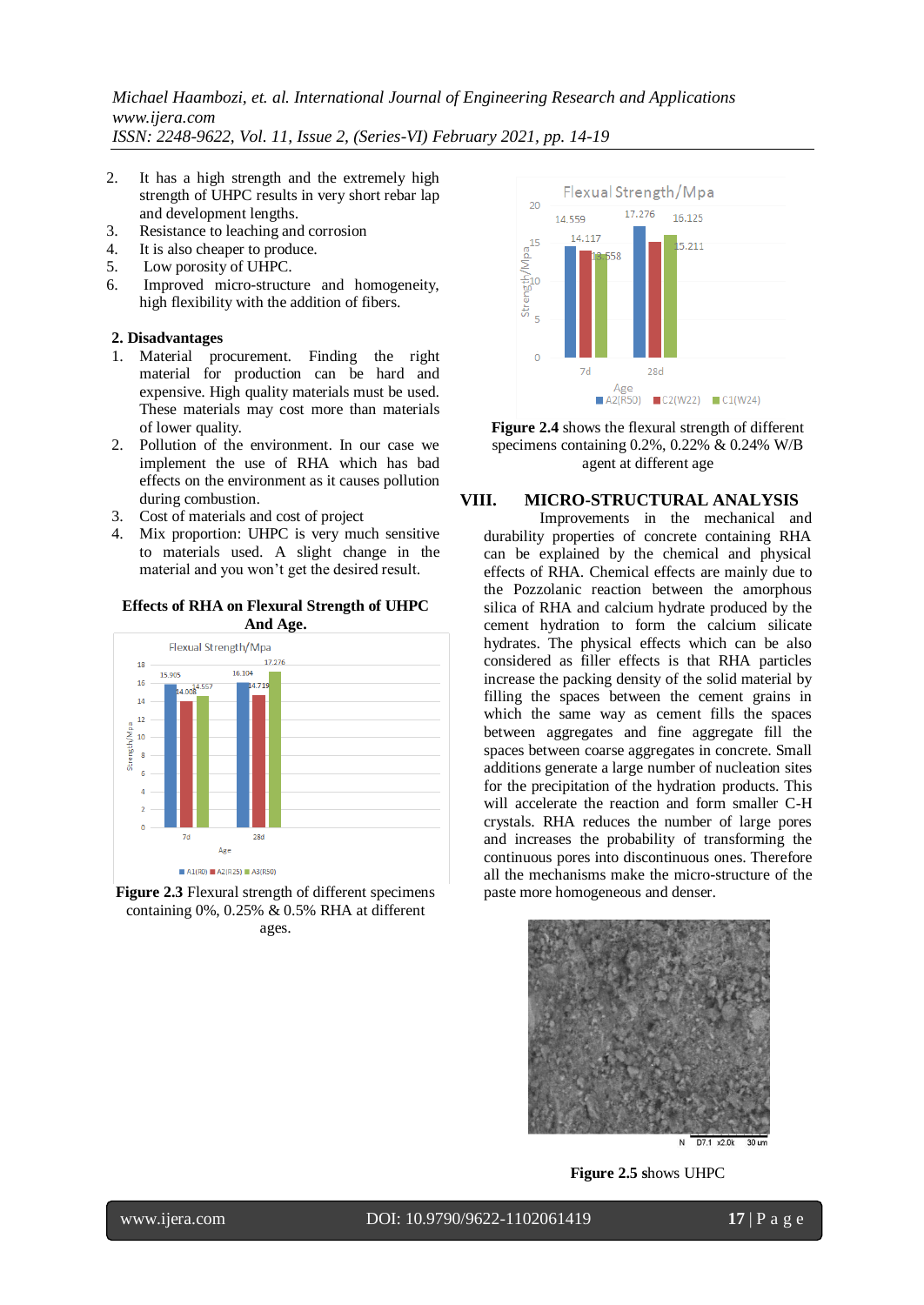*Michael Haambozi, et. al. International Journal of Engineering Research and Applications www.ijera.com ISSN: 2248-9622, Vol. 11, Issue 2, (Series-VI) February 2021, pp. 14-19*



**Figure 2.6 s**hows normal concrete









**Figure 2.8** load under 3-point bending

**Calculation of the flexural strength is given by the equation 5.1 below:**

$$
\sigma_f = \frac{3FL}{2bd^2}
$$

Where:

F is the load (force) at the fracture point in Newton's (N)

L is the length of the support span

b is the width in mm

d is the thickness in mm

This equation is the most frequently employed as it measures the flexural strength when the member is bent until fracture or yielding. It represents the highest stress experienced within the material at its moment of yield. It represents the tensile strength when the material is homogeneous, initiating pure bending, where there is no simultaneous presence of axial, shear or torsion forces.

#### **Flexural Strength**

Flexural strength, also known as modulus of rupture, or bend strength, or transverse rupture strength is a material property, defined as the stress in a material just before it yields in a flexural test. The transverse bending test is most frequently employed, in which a specimen having either a circular or rectangular cross-section is bent until fracture or yielding using a three point flexural test technique. The flexural strength represents the highest stress experienced within the material at its moment of yield. It is measured in terms of stress, and given by the symbol sigma. The flexural stress  $\sigma_f$  was calculated by means of the three-point bending flexural test. If the strength value exceeds 10% of the average value then the average value should be removed and then taken as flexural strength test. The main advantage of a three point flexural test is the ease of the specimen preparation and testing. However, this method has also some disadvantages: the results of the testing method are sensitive to specimen, loading geometry and strain rate. The sample is placed on two supporting pins a set distance apart as shown in figure above.

#### X. **CONCLUSIONS**

This study shows the effect of RHA on mechanical property of ultra-high-performance concrete. The conclusions drawn from this study are as follows:

- i. Under the same mix ratio, the flexural and compressive strength of UHPC increases with curing age. In the earlier curing days strength increases faster.
- ii. On the mechanical properties, an increase in dosage of RHA increases both the flexural and compressive strength of ultra-high-performance concrete. But too much dosage would lead to sample been dry hence creating huge voids leading to lower strength.
- iii. Ultra-high-performance concrete shows a rise in flexural strength the smaller the finess modulus of sand is, and shows the opposite result for compressive strength as its reduced the smaller the finess of modulus is. This also follows the bigger the finess of modulus of sand is the bigger the compressive strength. Till date there has not been research on which particle size is most suitable to be used for UHPC manufacture.
- iv. According to micro-structure analysis, UHPC is denser than normal concrete which makes it have higher strength.